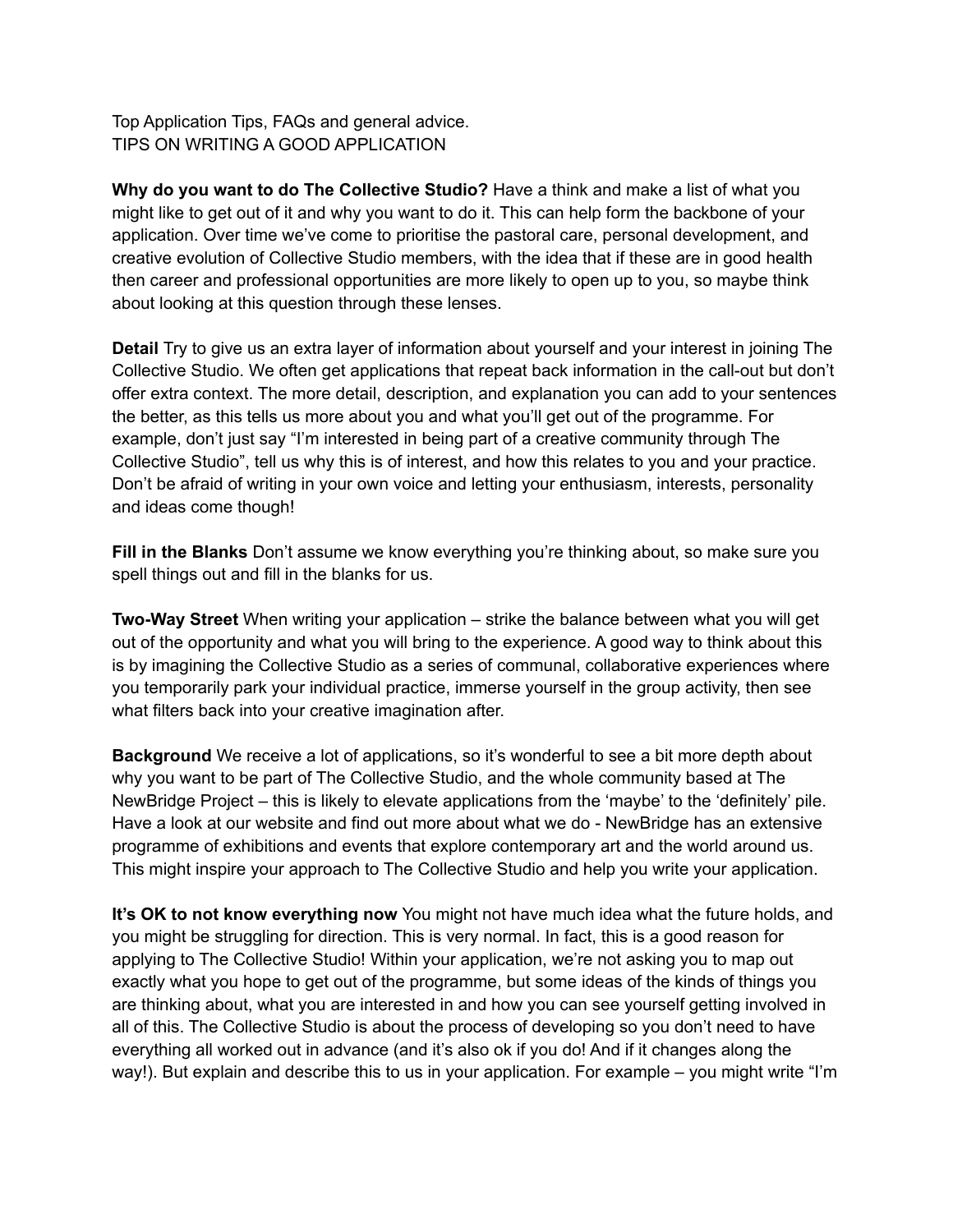interested in collaboration, but I'm not sure what this will look like yet, but hope to explore this with other members of the Collective over the 11 months"

**Space, events, community.** The Collective Studio offers space, a programme of events, and the opportunity to be part of a supportive creative community. Make sure you mention all these different aspects of the programme, and why they are of interest to you. For example: don't just say "I want affordable space" and not mention all the other things the programme has to offer (and if this is the only bit you're interested in, then take a look at our studio membership instead!).

**Guides for Bio/Statement** Here's a very handy guide by Jiggle N Juice Collective to writing a Bio or statement. Remember, this doesn't need to be perfect, so don't worry if you're not 100% happy with it or if you've not written something like this before, but it helps to have one that we can improve as part of The Collective Studio programme! <https://www.jigglenjuicecollective.com/support/how-to-statements-and-bios>

**Remember to Label things!** Please remember to follow the application guidelines, naming all your files with Your Name at the start of them – this means your application won't get mixed up with anyone else's and saves us lots of time too!

## *FAQs*

**What is the Collective Studio again?** The Collective Studio is an eleven-month programme for people at the start of their artistic journey, and focusses on personal, creative, and professional development. The programme puts communal activity, learning from each other and inviting guests to lead activity and workshops at the forefront. The Collective Studio is run by the NewBridge Project in partnership with Newcastle University and their Institute for Creative Arts Practice.

**What are the different types of membership? How do I know which type of membership to go for?** There are a number of different types of membership, which provide options to suit different types of practice, budget and location. Here's a break-down of what they are: -

**Memberships with space** The Collective Studio has a dedicated space at our new building, the Shieldfield Centre. The space has a number of small spaces to be shared, and a lovely hot desk area with lots of natural light that can be used for working, socialising and hosting events. You can visit this space on our in person open day! The space has 24-hour access.

- Shared space this gives you a 5m2 space that you will share with another Collective Studio member, and is open on the the connecting corridor
- Hot desk membership this gives you access to The Collective Studios dedicated hot desk area, as well as NewBridge's other co-work spaces
- Associate membership Perfect for those based outside the North East but who want to join the Collective Studio / NewBridge community, and take part in the 11 month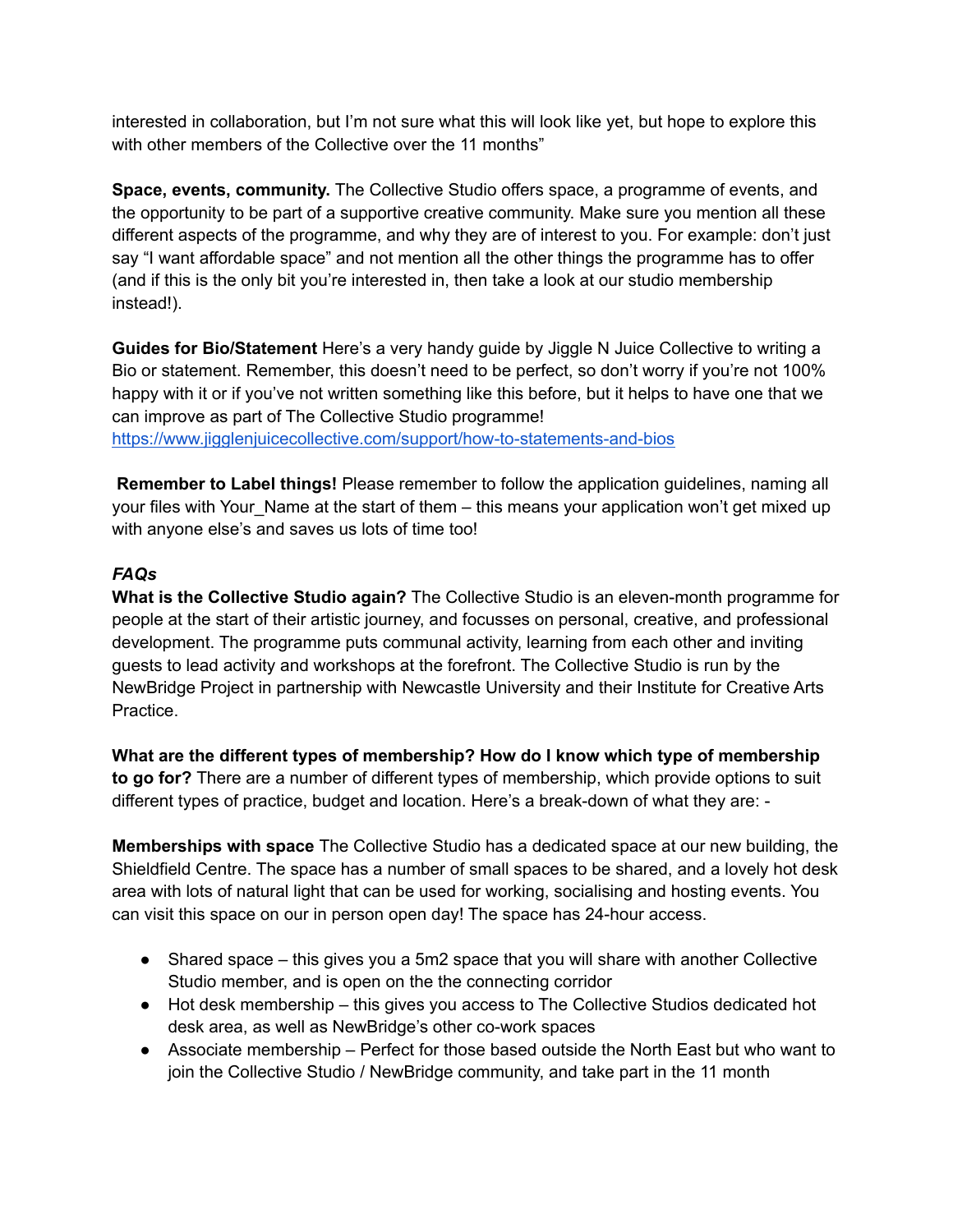programme of events and opportunities! You can attend events online, or come to Newcastle to attend (often we can offer bursary support towards travel).

If you are very keen to be on The Collective Studio, attend all the events and be part of the community, but are after a bigger or more private space, then do let us know in your application as we can sometimes accommodate this. However, we have recently moved to a new building at full capacity so it is unlikely on this occasion that we will have the right space for you.

**By taking part in The Collective Studio, am I joining an 'art collective'?** No, the 'Collective' element is about collective learning, collectively shaping a programme, and doing it together as a group. It doesn't mean you are forming an 'artist collective' by joining the programme (though you may join as a collective and may start working this way during or after the programme!). Collectivity in this context means leaving your own practice at the door, entering into communal, collaborative experiences and seeing what you can feed back into your individual practice after.

**How is it different from being a regular NewBridge member?** The Collective Studio is a time-bound programme of eleven months, with a fixed cohort of people, a focus on communal activity and is specifically for early-career creatives. Collective Studio events and opportunities aren't open to the public or other NewBridge members, they are just for that year's cohort. The structure for the eleven months is informed by what's worked for past cohorts, and the ideas for activities come from the current members, and all members are supported by NewBridge's Artist Development Programmer. However, you do automatically become a NewBridge member when you join The Collective Studio, which gives you access to Practice Makes Practice (a broader artist development programme for all NewBridge members, and open to the wider creative community through one-off ticket sales), and lets you apply for all member-only opportunities

**How many people are on the cohort?** This varies depending on circumstance. The first cohort had twenty people in a big, shared space. Since then, we've become more flexible and offered individual and shared smaller studios, associate memberships for people who live further away and co-work/hot-desk membership, with around 30- people on the most recent cohorts. We have recently moved to a new building, so spaces will be a bit different to those that were in Gateshead, and we expect there will be around 25 people on The Collective Studio this year across different types of membership.

**My practice isn't typical art / I don't know what my practice is, is this for me?** We'd like to reiterate that our definition of art is very, very broad and we are interested in all forms of creative expression. Not being able to pin-point your practice is fine - in fact flexibility, openness to change and a broadminded approach to art-making are encouraged. The Collective Studio sometimes helps people to (re)define what they are interested in, and sometimes opens-up new questions and possible avenues of exploration.

**Are events real-life or online?** In the past we've mainly done things in real life, but over the last year have run an entirely online programme. Our intention for the 2021-23 Collective Studio is to make sure that as many activities as possible are accessible both online and in real life.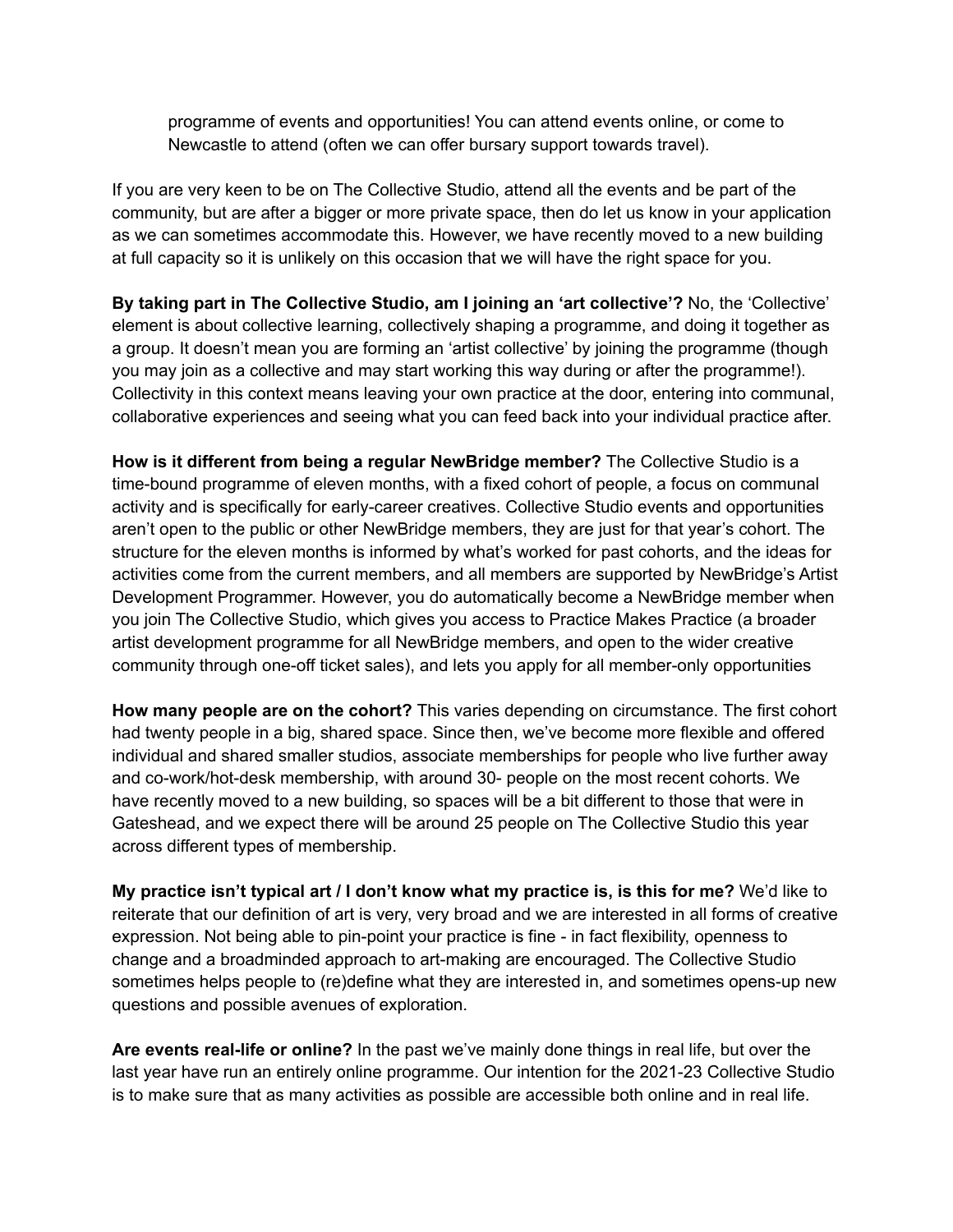**Who Do You Work With?** We have great relationships with many artists and creative practitioners in lots of different fields and disciplines, as well as other arts organisations who we work with to produce an exciting and varied programme as part of The Collective Studio and beyond. We make the most of the rich art scene of the North East, as well as connecting with national and international artists and organisations. Often, Collective Studio members mention the kind of thing they are interested in, and we invite someone suitable to lead an event or workshop on the subject.

**What are the attendance requirements?** We know that life can be unpredictable, but we've found that the more Collective Studio members get involved, the better their experience is. The monthly activity and 2-day intensives provide time and space to get to know each other, so aiming to attend all of these should be a minimum requirement. There is more informal peer-led activity in between the programmed activity, too. With The Collective Studio - you do get out what you put in! We know it's a bit of a cliche, but if you show up and get involved in activity, you'll have a richer experience and you'll make the collective stronger. We know life often throws up surprises and there might be things that you have to opt out of (and we like to foster a pressure-free environment) but the people who have got the most out of past Collective Studios tend to have been those that really threw themselves into it. So, if you think that using the studio/co-work space, attending events and activity (in real life and online) and getting involved in the collective experience is going to be a bit of a squeeze with other commitments, perhaps consider applying next time.

**Do I have to be capitalistically productive?** Absolutely not! The Collective Studio is a space for you to be as productive or as unproductive as you feel. Sometimes having permission not to indulge in the constant churn of making and doing is very welcome, and plenty of people get a lot out of taking part without necessarily producing anything. The ideas, sparks of imagination and friends you make will inform future you's practice in ways you don't know yet so the idea is to take the pressure off if that's what you require. Conversely, if you want deadlines, structure and impetus to make new work, that can be arranged, too!

**What are the Benefits?** People often find the best thing about The Collective Studio is the group of people involved - your fellow members of the cohort, and the supporting cast of NewBridge staff, members and invited guests. The relationships you foster and friends you make can help you bounce ideas around, work together on things, give encouragement, critique and support, and spark your imagination in new and unexpected ways. They often provide the support structure for your continued development beyond the 10 months, too. Not all the benefits of the Collective Studio are immediate. Some things will become apparent further down the line, after the 10-month programme has ended. There might be a collaboration that comes to fruition in 2034; someone you meet at a Collective Studio event writes about your work for Corridor8 in 18 months' time, or when you are thinking about studio space beyond the end of the programme, you might have a studio mate you wouldn't have met without the cohort. The immediate benefits are: